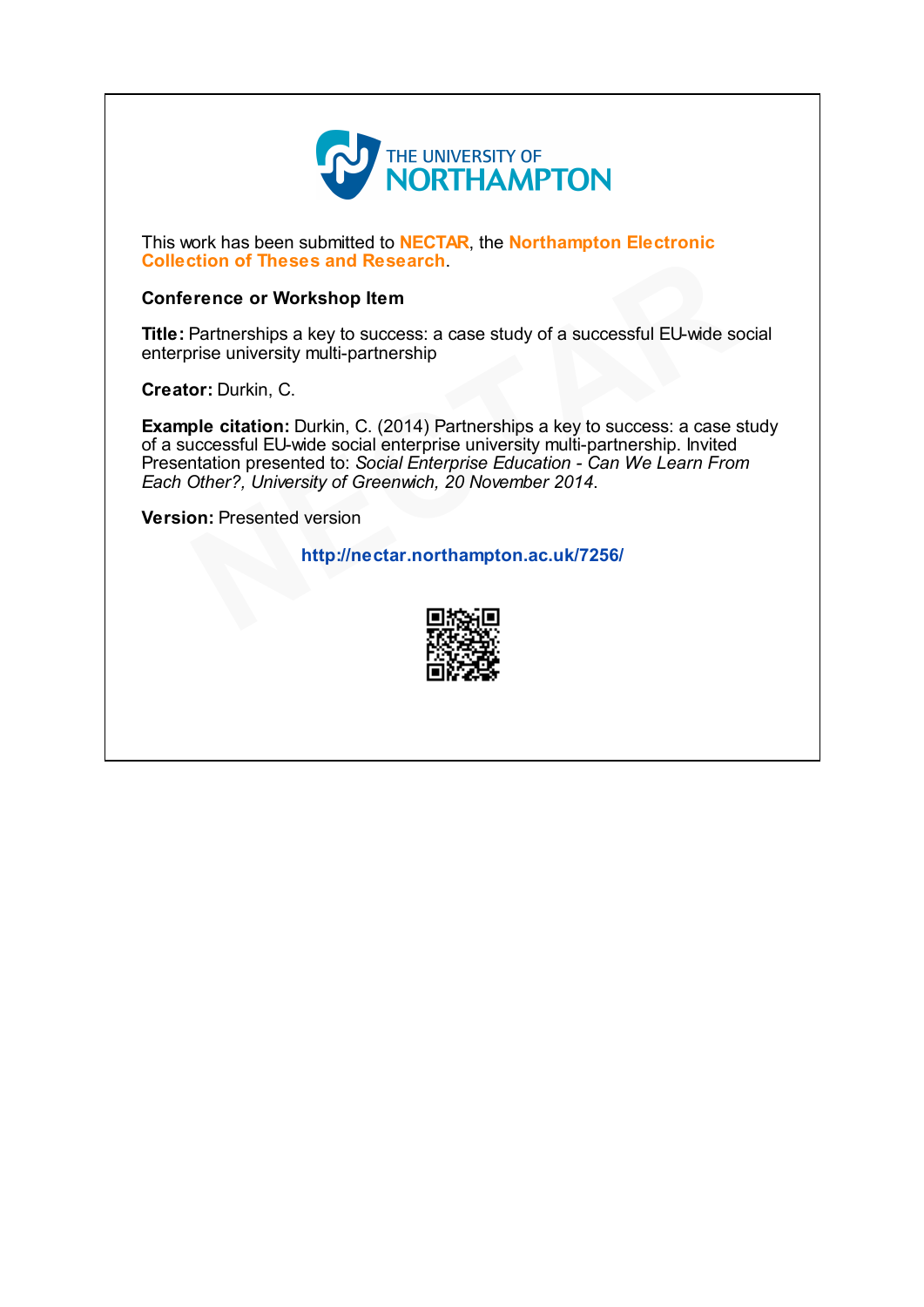

### **Partnerships a key to success, a case study of a successful EU-wide social enterprise university multi-partnership**

### **University of Greenwich 20/11/2014**

We are a **Top 50 University** *\*The Guardian* **University Guide 2015** 

**TRANSFORMING LIVES + INSPIRING CHANGE**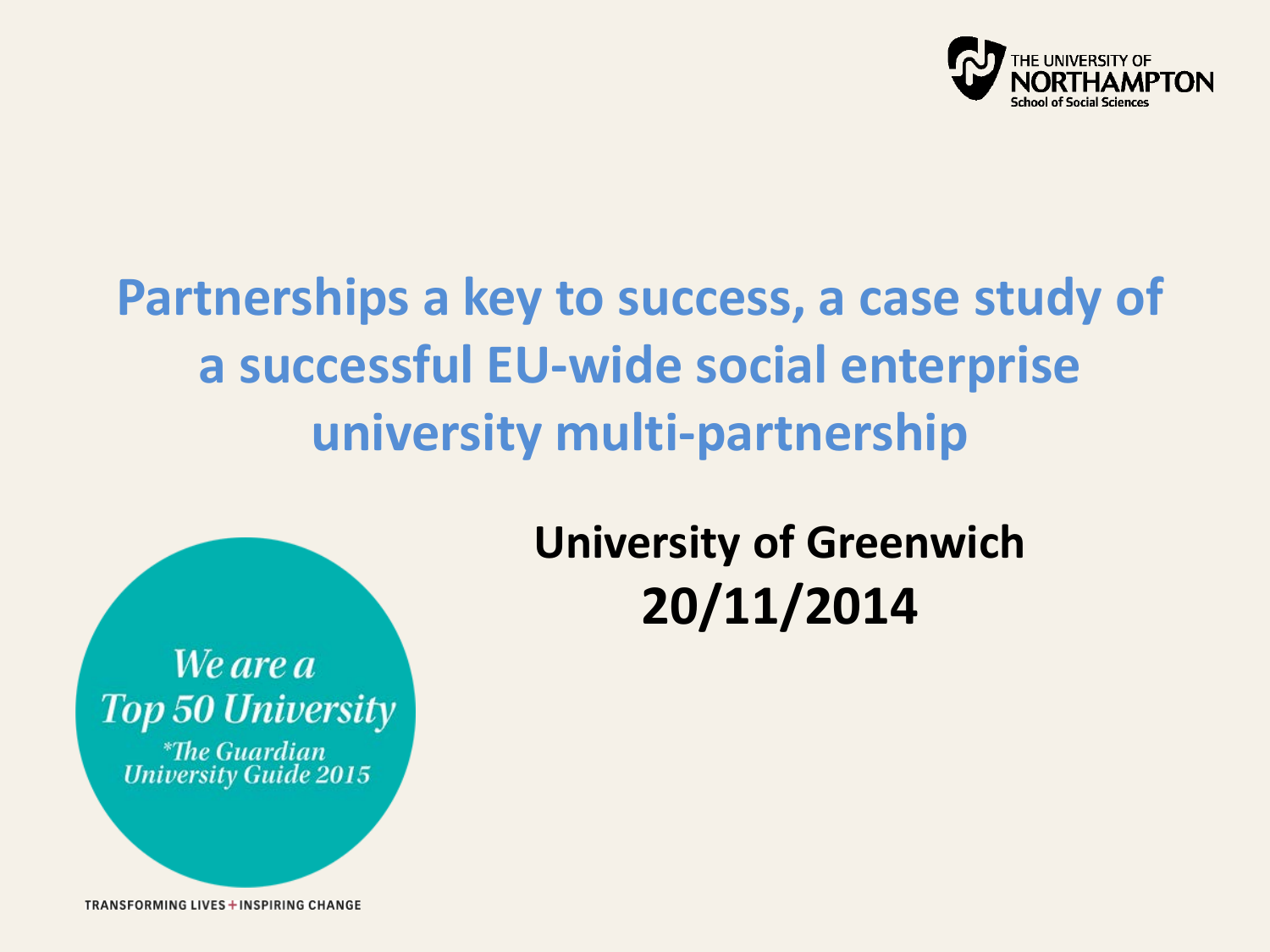

### **Agenda**

- Reflections;
- Universities;
- University of Northampton
- Changing times,
- E.U. FP7 project, and
- Final Thoughts

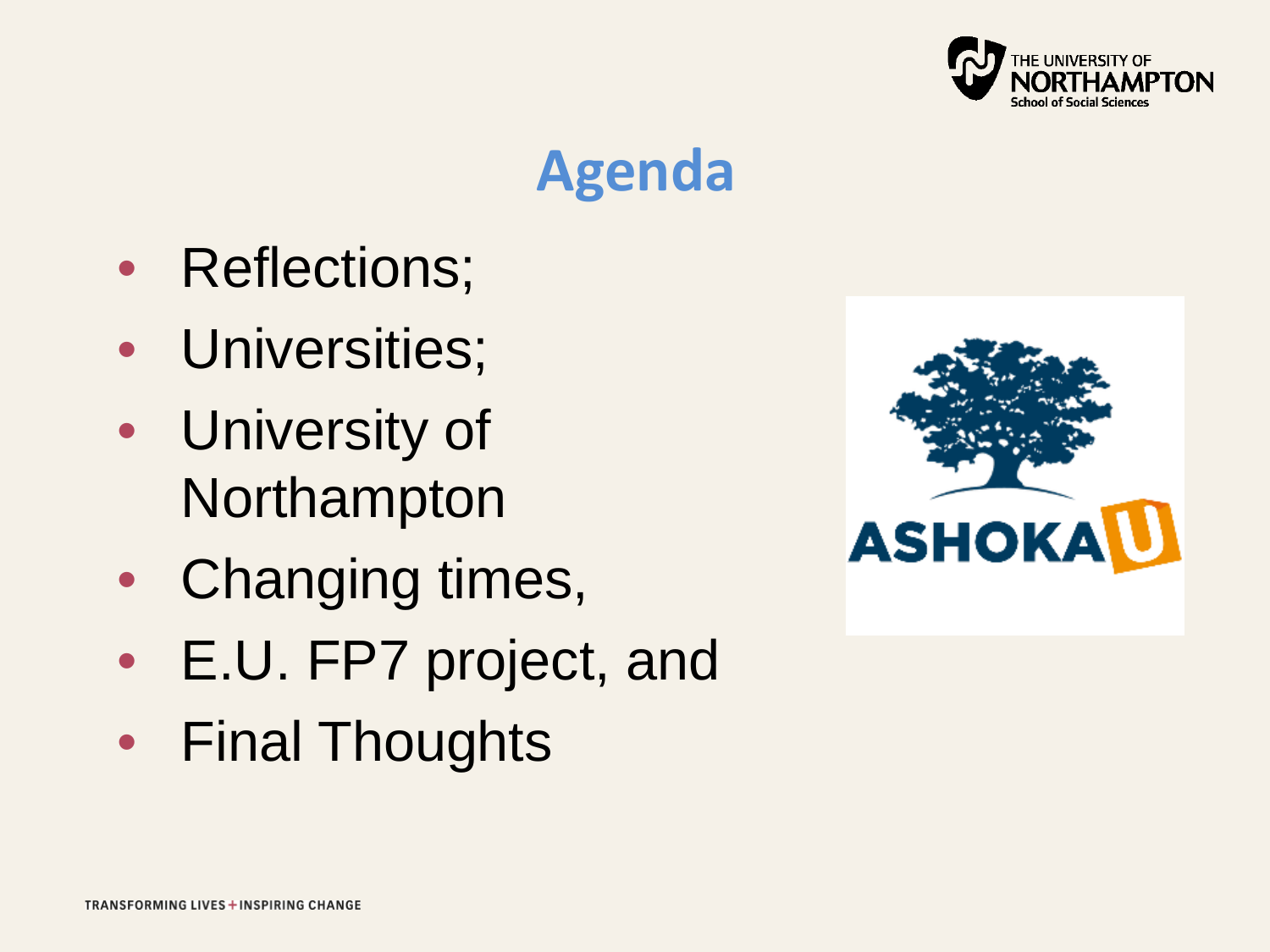

### **Reflections**

- Who am I?
- Background and Influence
- Interest in Social Enterprise Education
- Role(s)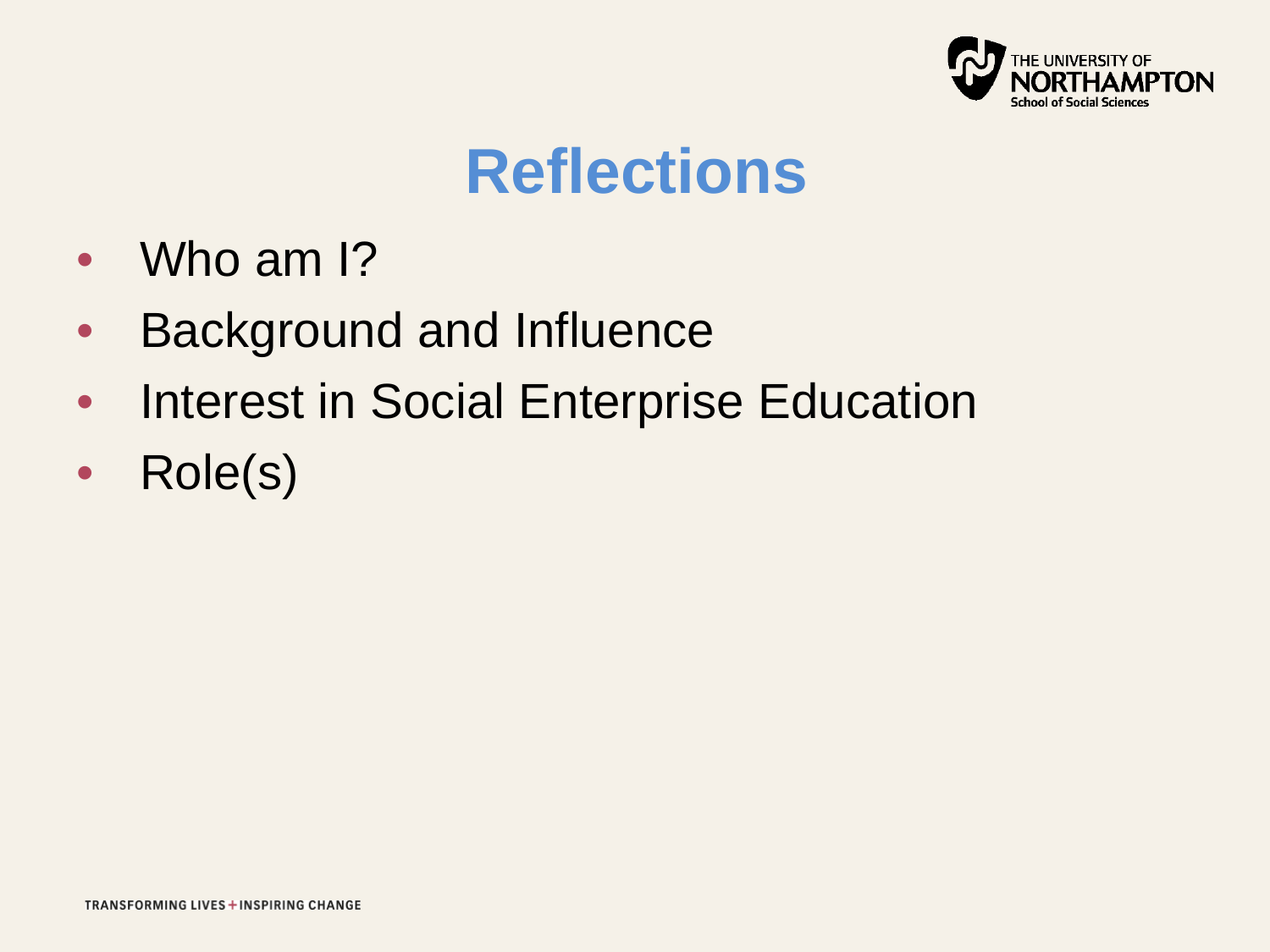

### **What are Universities for?**

- 1. Teaching
- 2. Research
- 3. Community/Social Engagement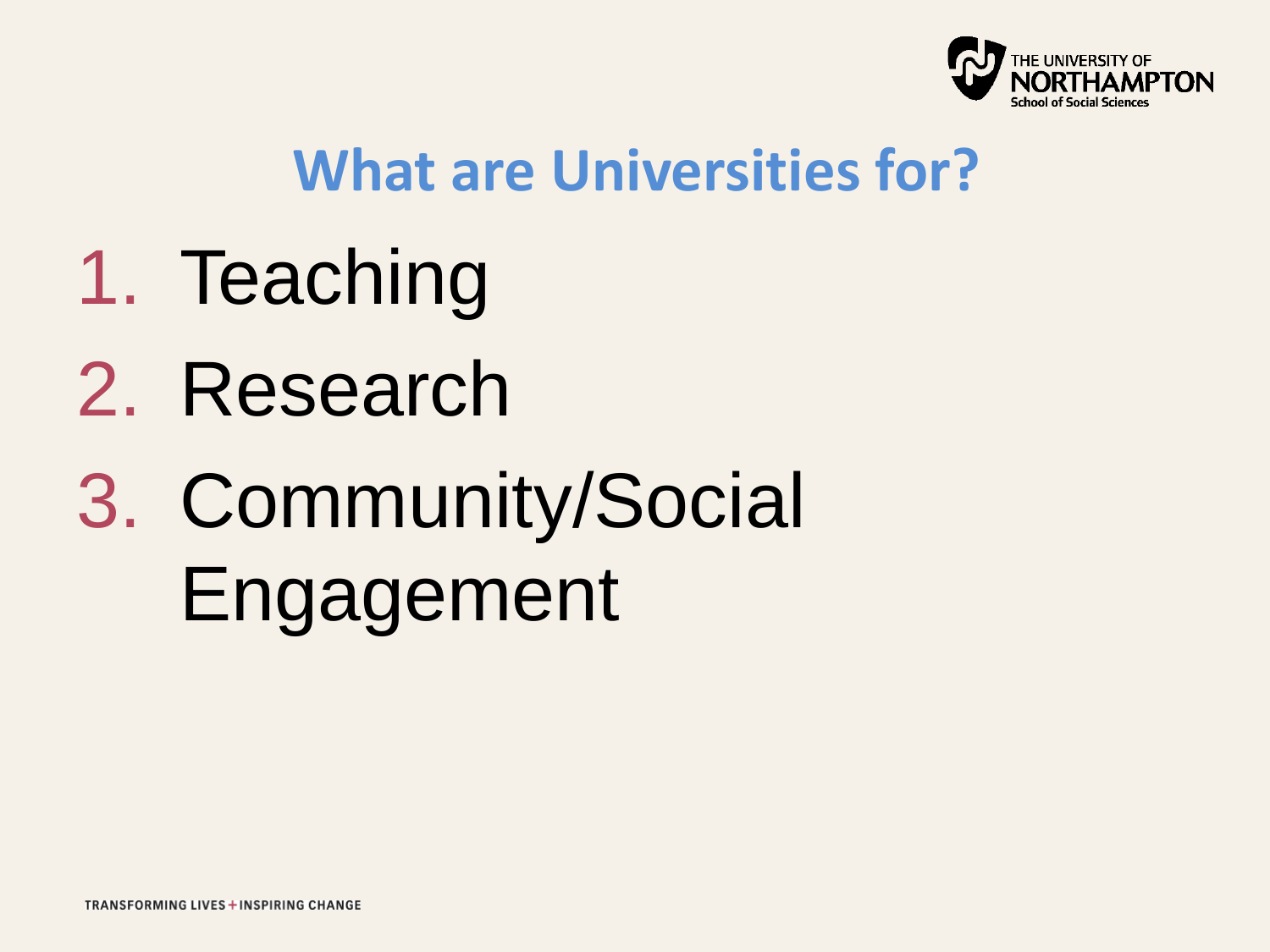

### **University of Northampton**

• The University of Northampton has an *institution-wide* commitment to social enterprise.

• First HEI in the U.K.to become an *Ashoka U* Changemaker Campus.

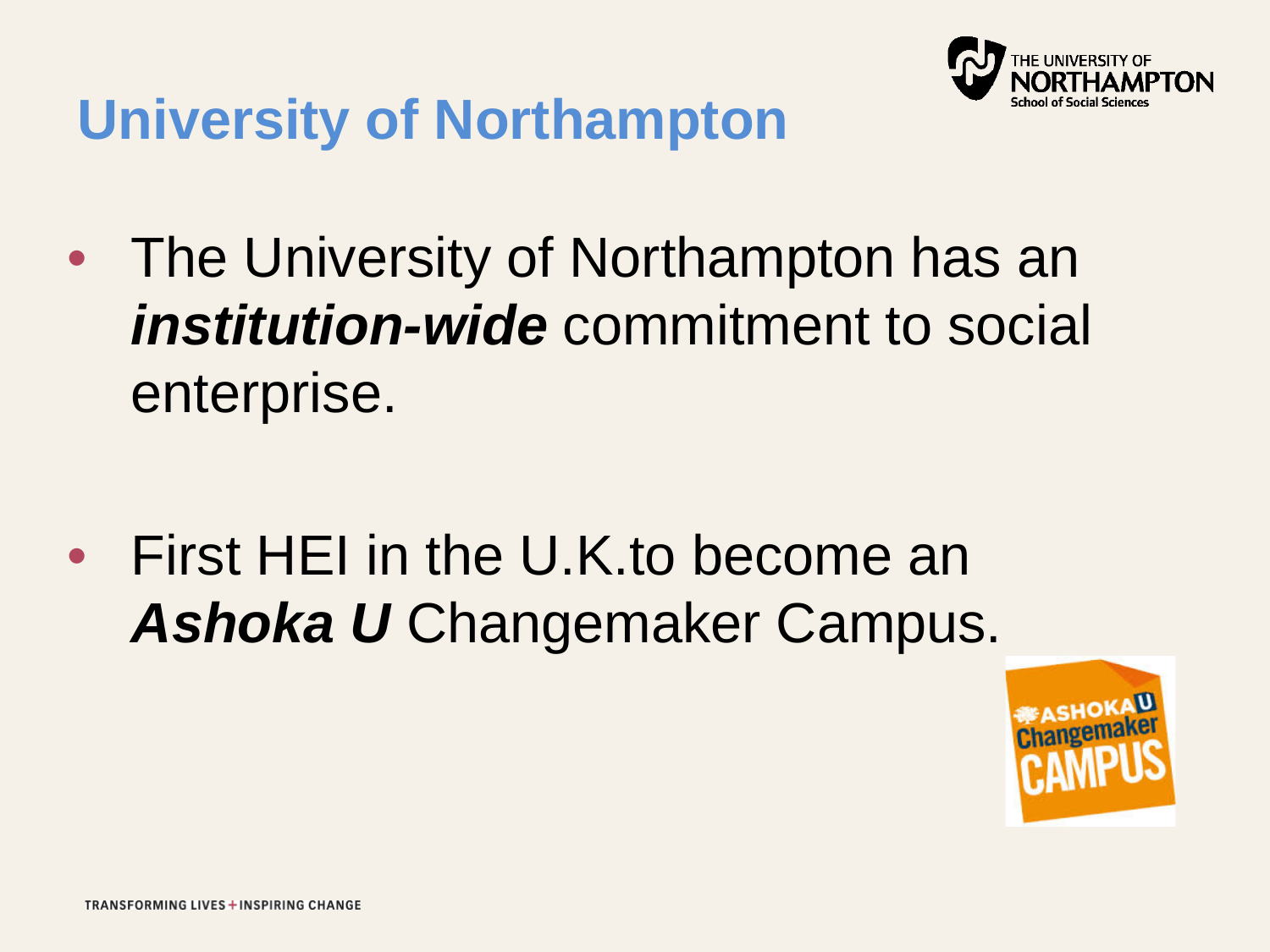

# **The Start of a Journey**

Aiming to be a top 50 ranked U.K. University and the Number 1 University for Social Enterprise by 2015

- •Changing Focus
- •Changing Teaching
- •Changing Research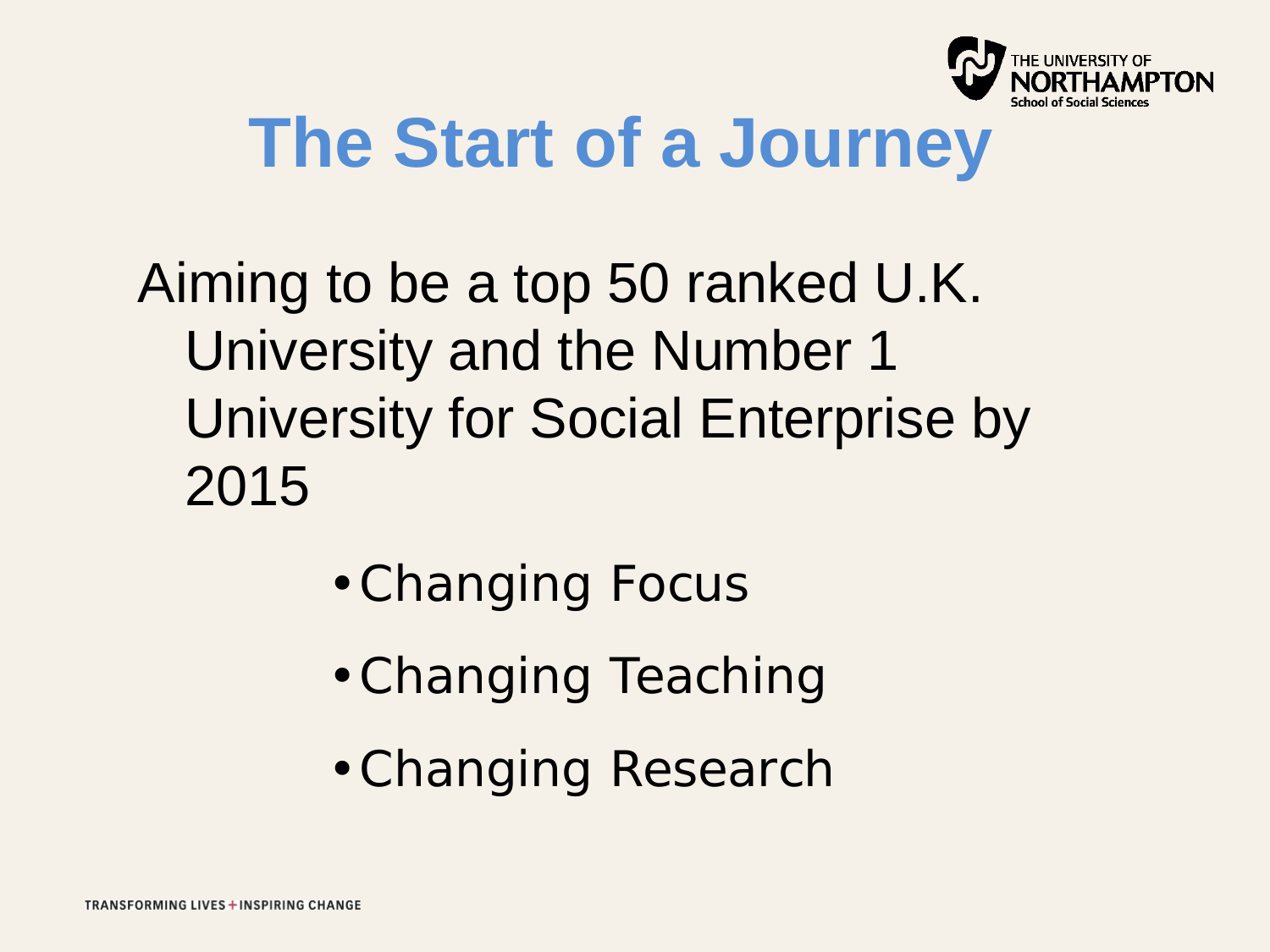

### **Social Enterprise Strategy**

Core aims:

- **Delivering an enhanced student experience**
- **Delivering through our values of social inclusion, social impact, social innovation and change**
- **Delivering entrepreneurial, innovation and enterprise skills**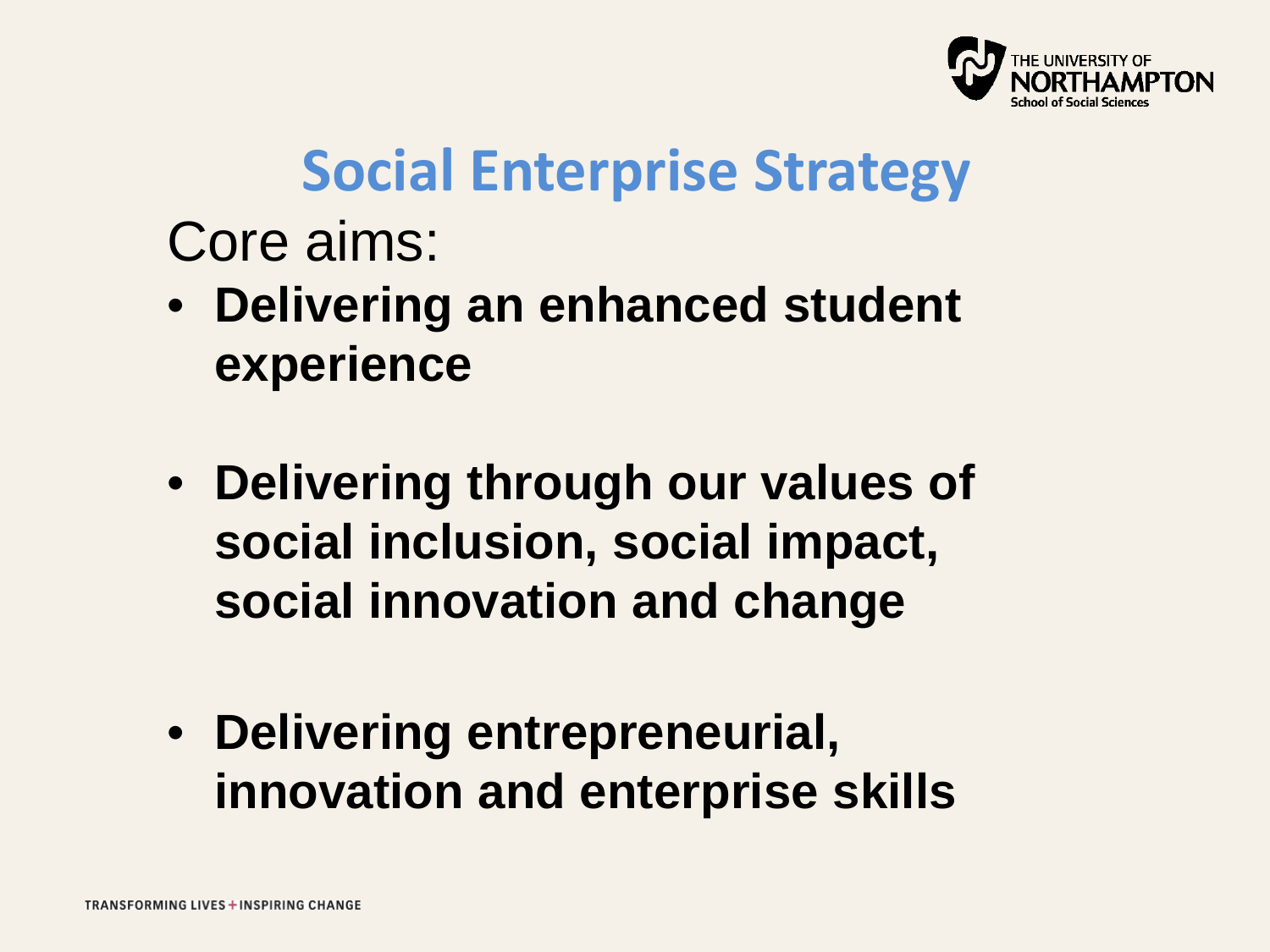

### **Terminology**

- Social Innovation- ideas to change the way society works
- Social Entrepreneurship the process of getting the idea ready to be delivered
- Social Enterprise The Venture that emerges from the Innovation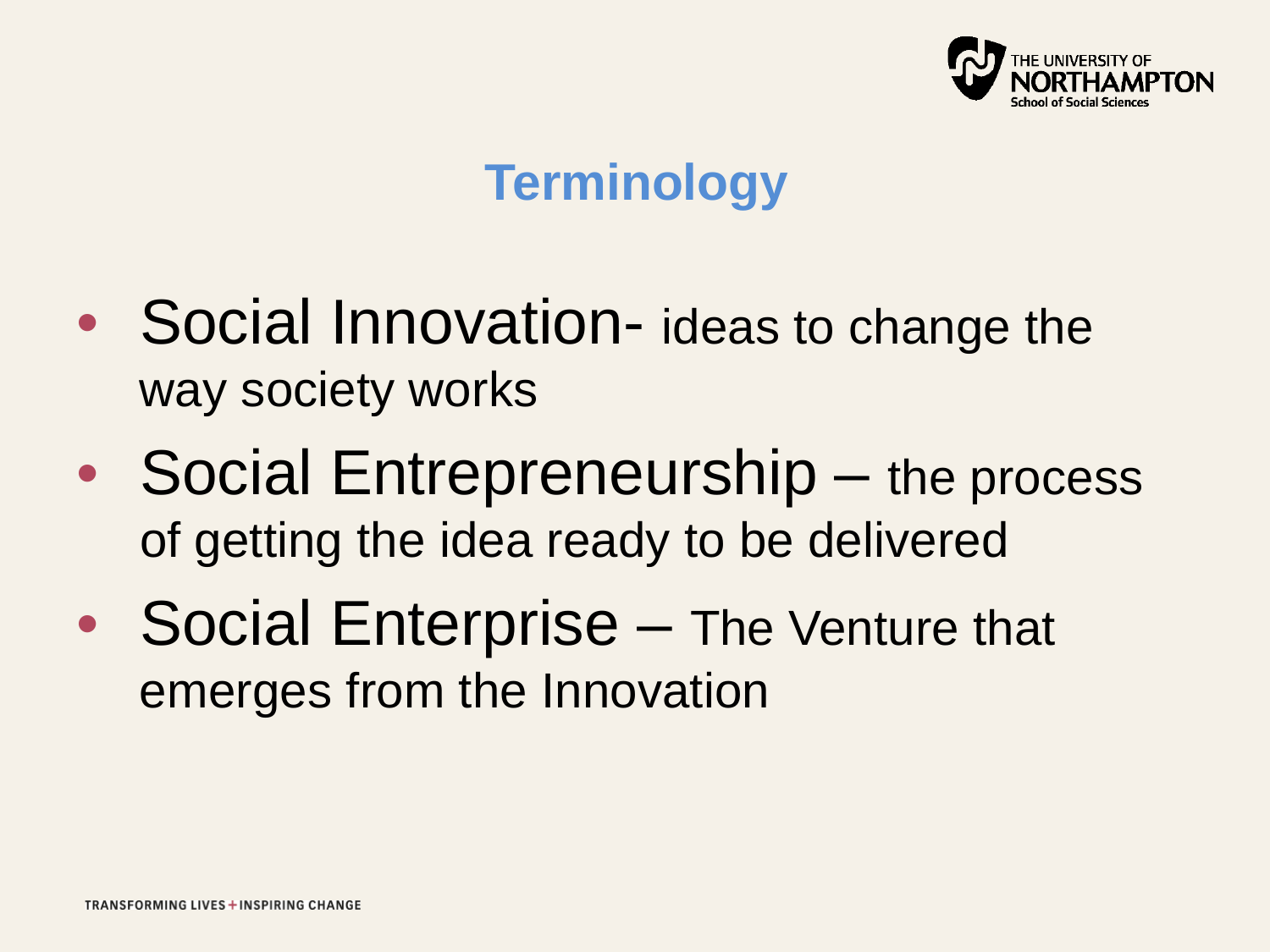

#### **Changemaker Values**

- Empathy
- Initiative
- Team Work
- Innovation
- Transformation

Positive Change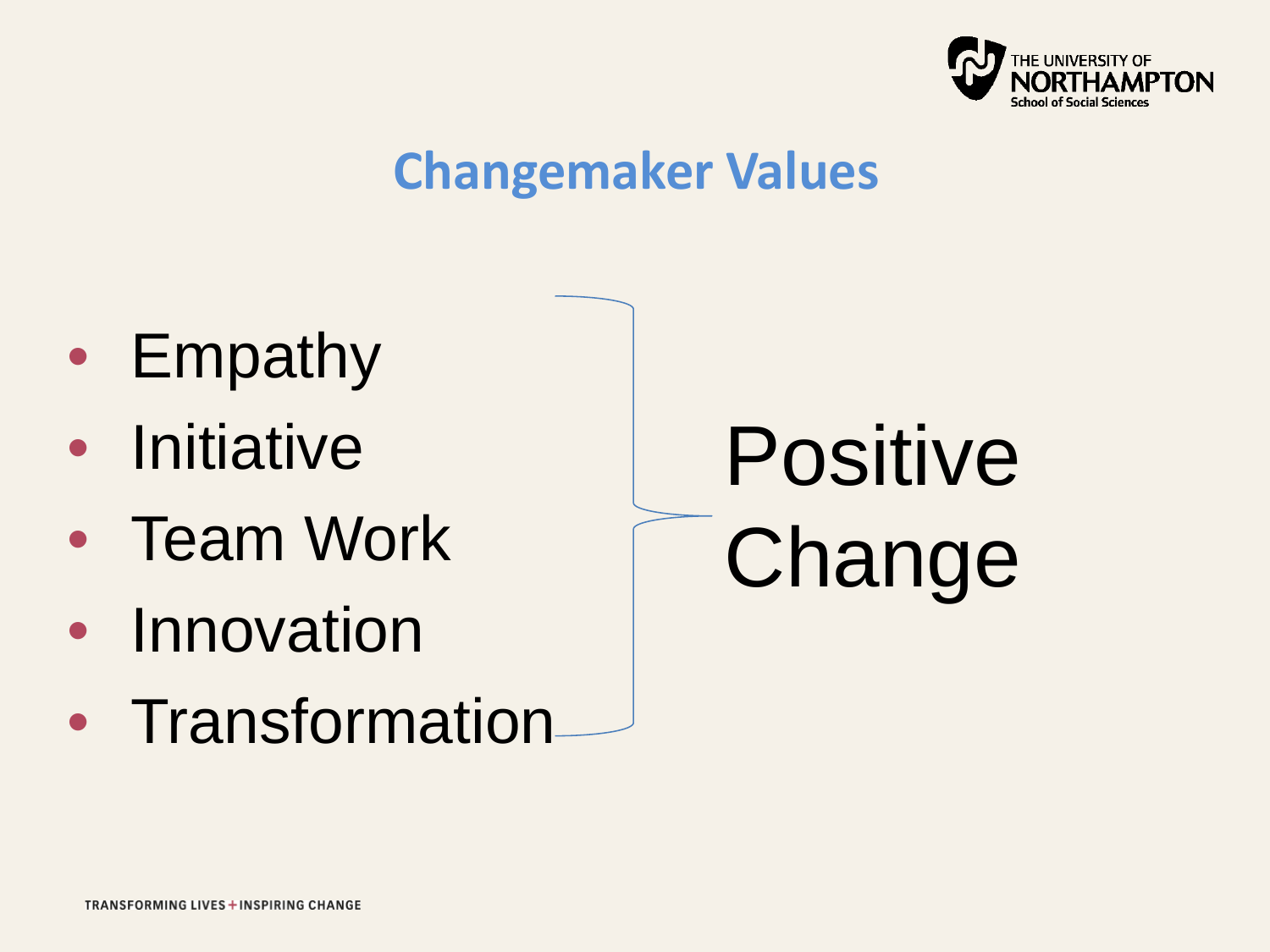

# **Conceptions of Changemaker**



Bethany Alden Rivers, Ming Nie and Alejandro Armellini (2014) University teachers' conceptions of "Changemaker": a starting point for embedding social innovation in learning and teaching

**TRANSFORMING LIVES + INSPIRING CHANGE**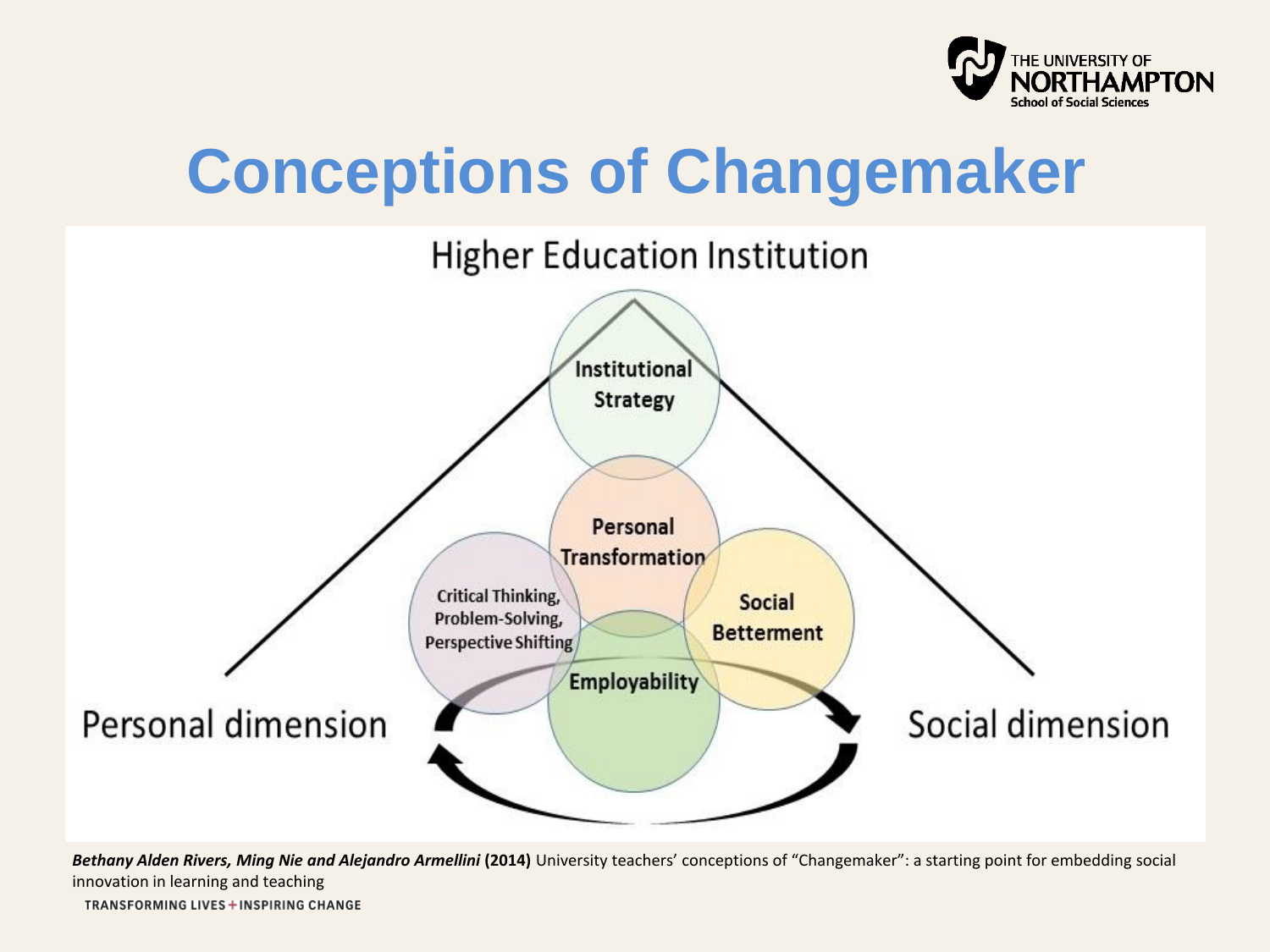

# **The times they are a changing**

- Complexity of Social Issues
- **Ageing Society**
- Systems not working
- **Local Solutions**
- **Lived Experience**
- Youth Unemployment
- Relational state
- E.U.

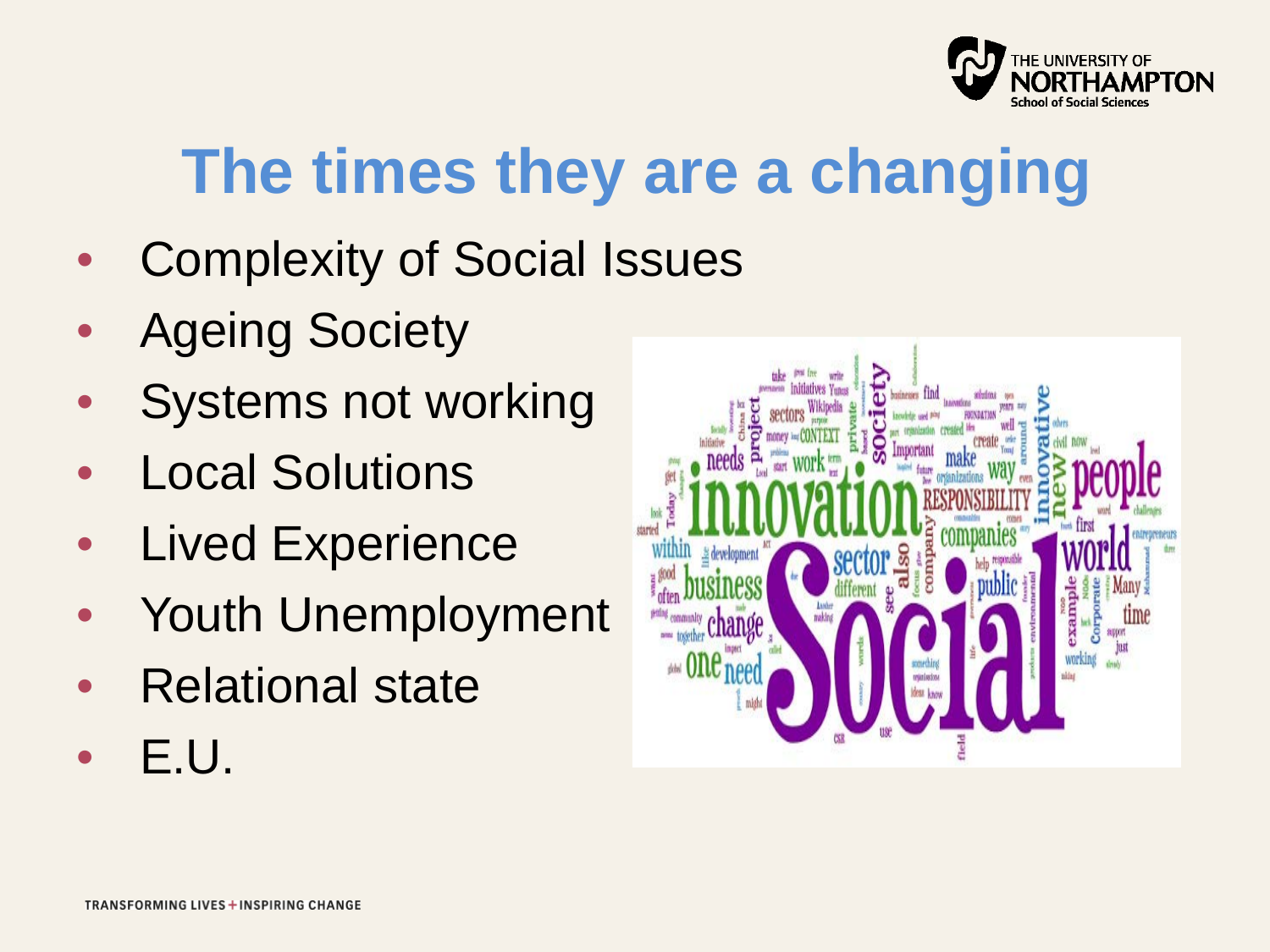



### **"Enabling the Flourishing and Evolution of Social Entrepreneurship for Innovative and Inclusive Societies"**

#### **Involves:** 10 Countries, including Serbia and Albania

**Aims:** to provide a better understanding of Social Entrepreneurship

**Time:** 2013-2016

**Structure: 9 Work Packages**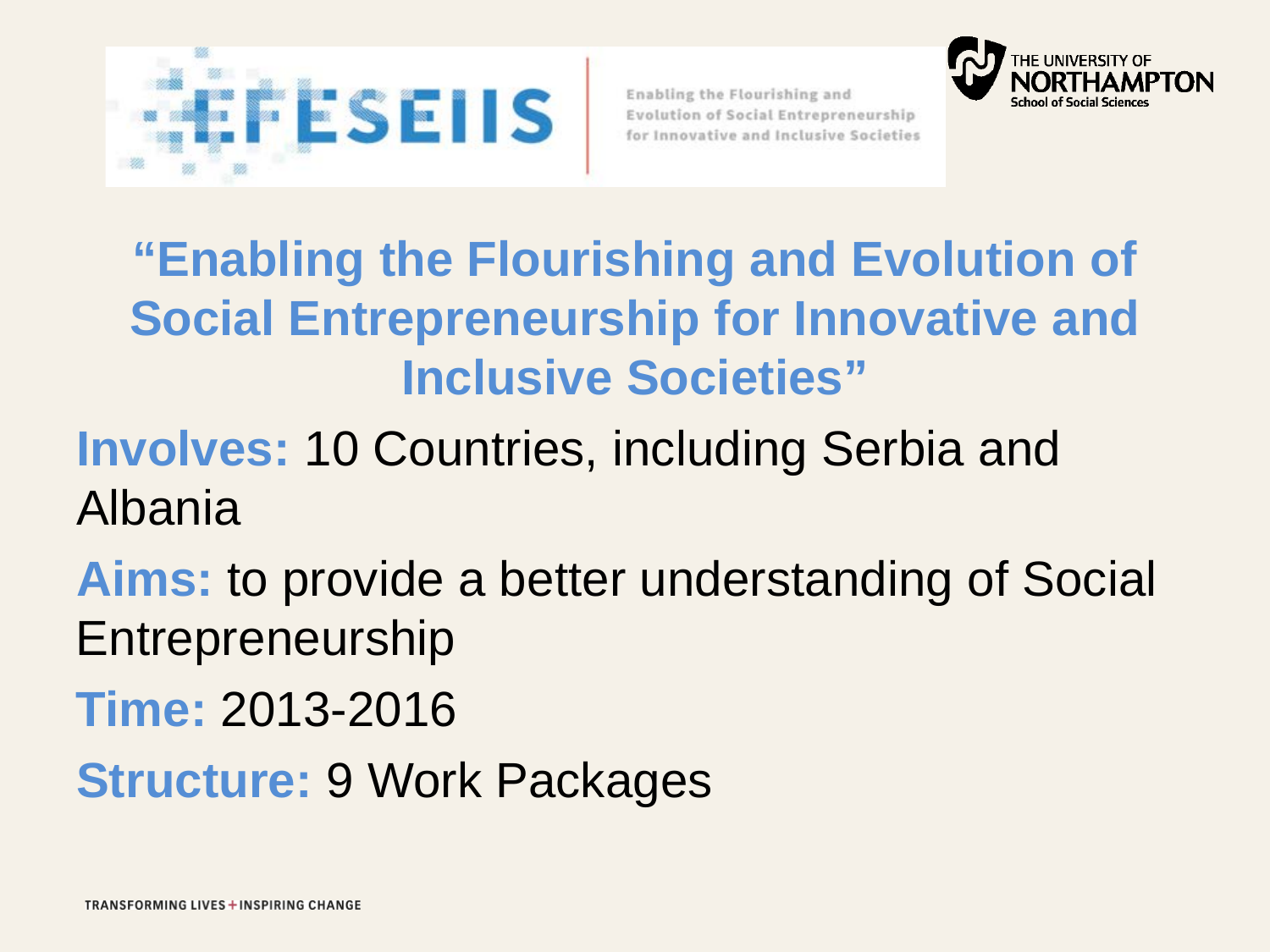

### **Objectives**

- **1. To construct an Evolutionary Theory of Social Entrepreneurship**
- **2. Identify the features of an "Enabling Eco-System for Social Entrepreneurship"**
- **3. Identify the "New Generation" of Social Entrepreneurs**
- **4. Provide advice to stakeholders**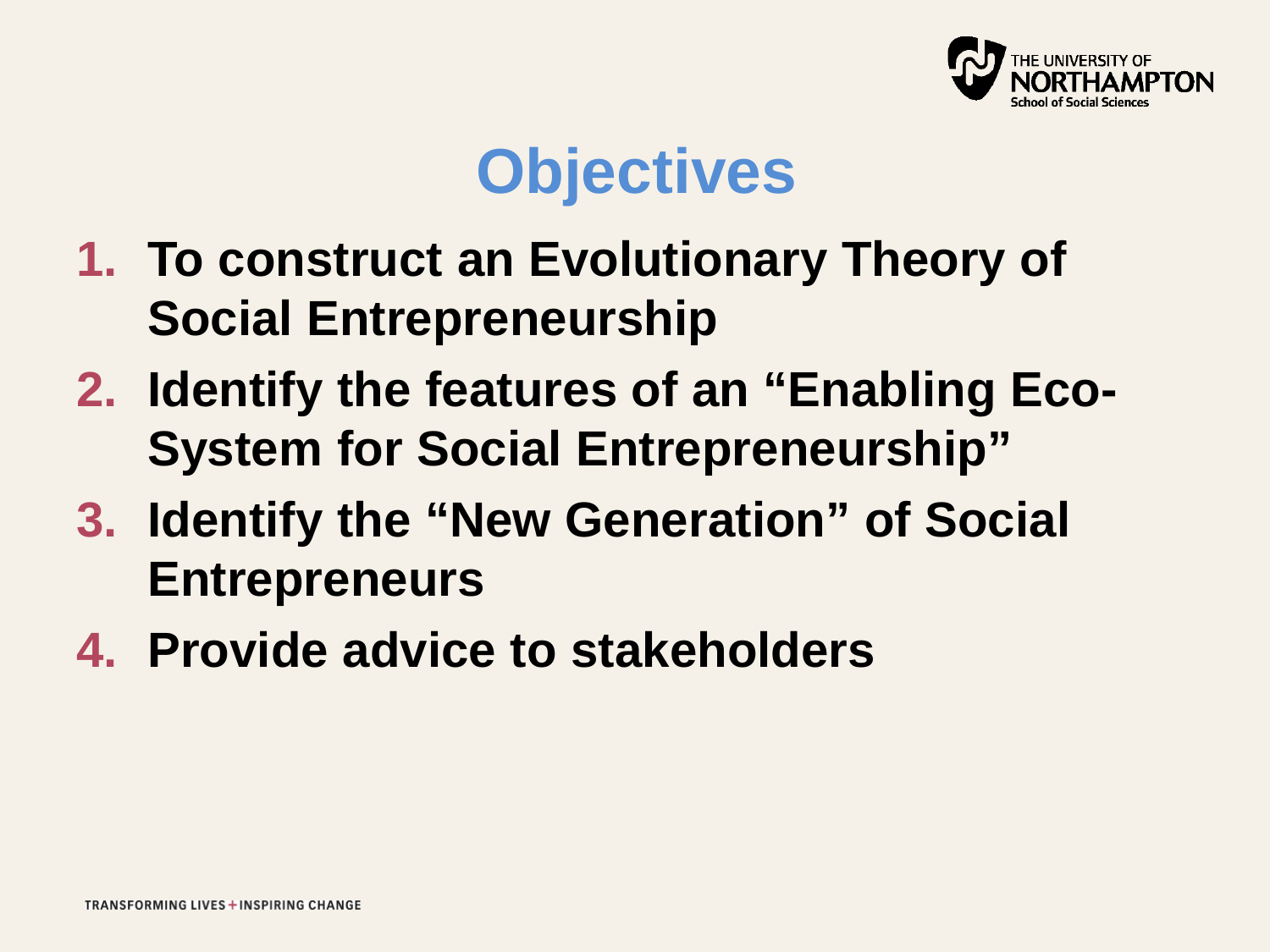

### **Evolutionary Theory of Social Entrepreneurship**

- Developed in different ways across Europe.
- Aims to construct a theory that explains these differences
- Need to connect the Social with the Economic
- Takes into account history, trends and how social entrepreneurship and institutions coevolved over time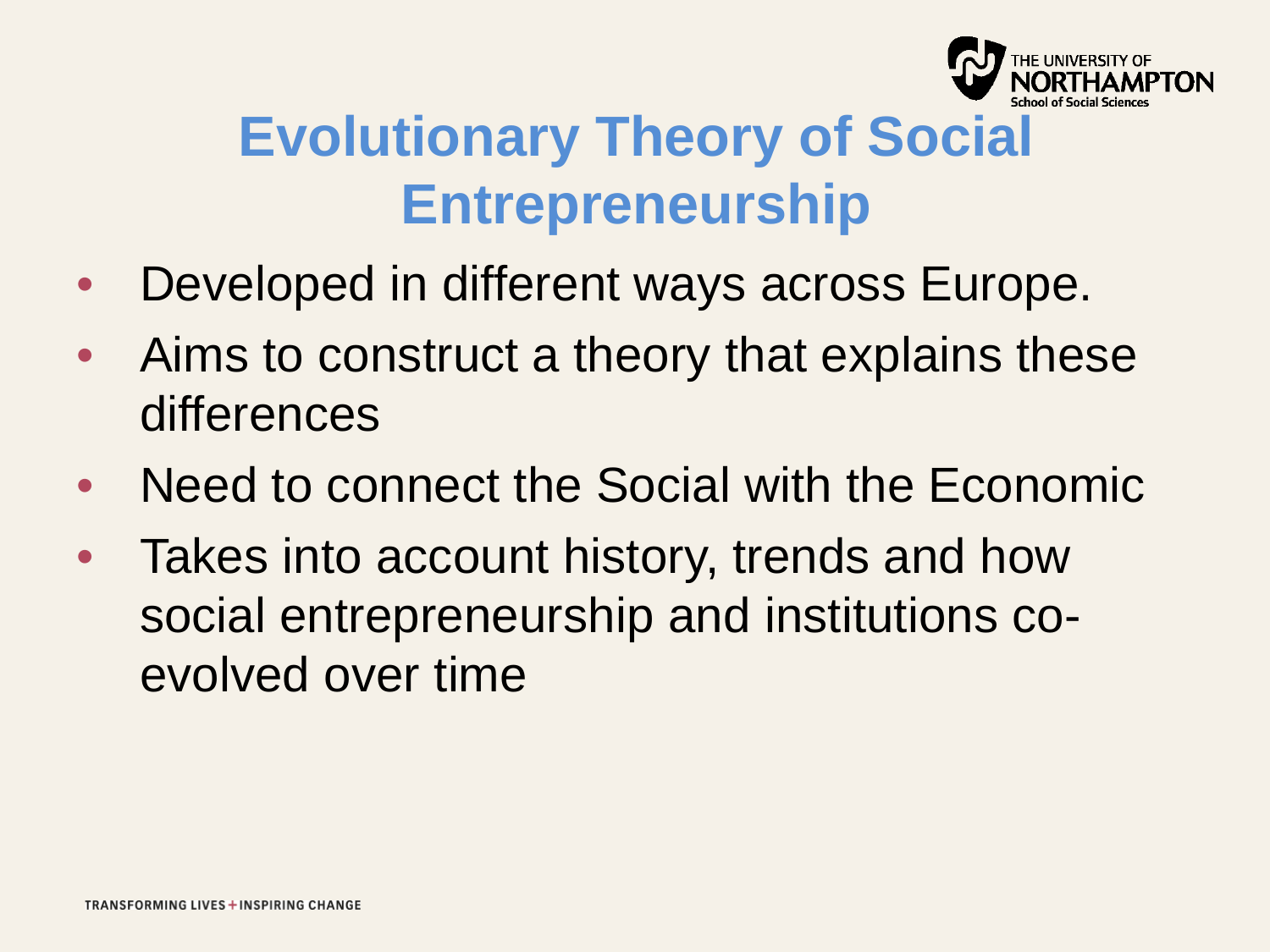

#### **Enabling an Eco-System for Social Entrepreneurship**

Identifies the macro-meso and micro conditions under which Social Enterprises can contribute effectively and efficiently in building an inclusive and innovative society.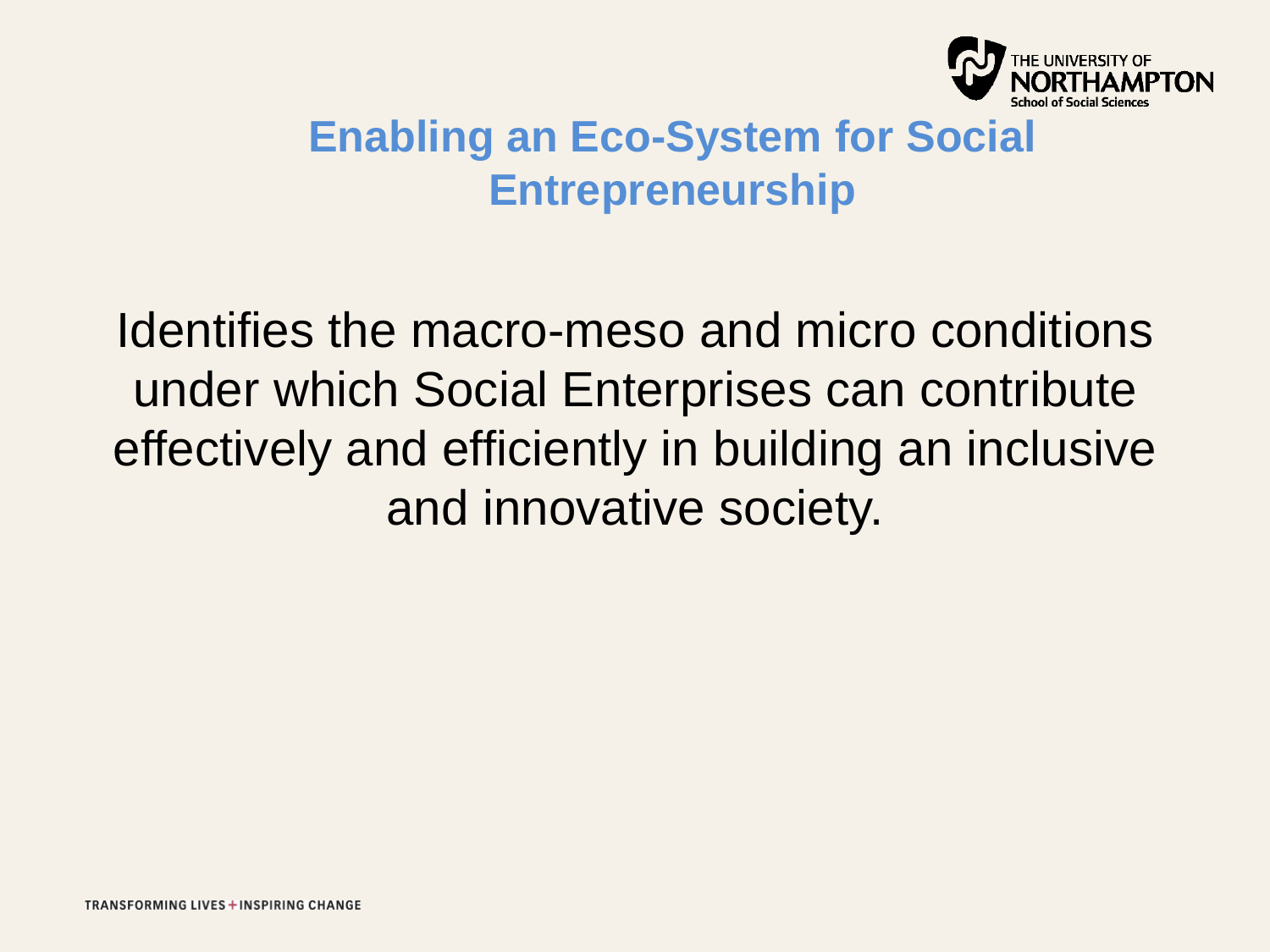

#### **New Generation of Social Entrepreneurs**

- Focuses on the new generation of social enterprises that have emerged in the last five years.
- It will assess its features, needs, constraints as well as its contribution to Social Innovation.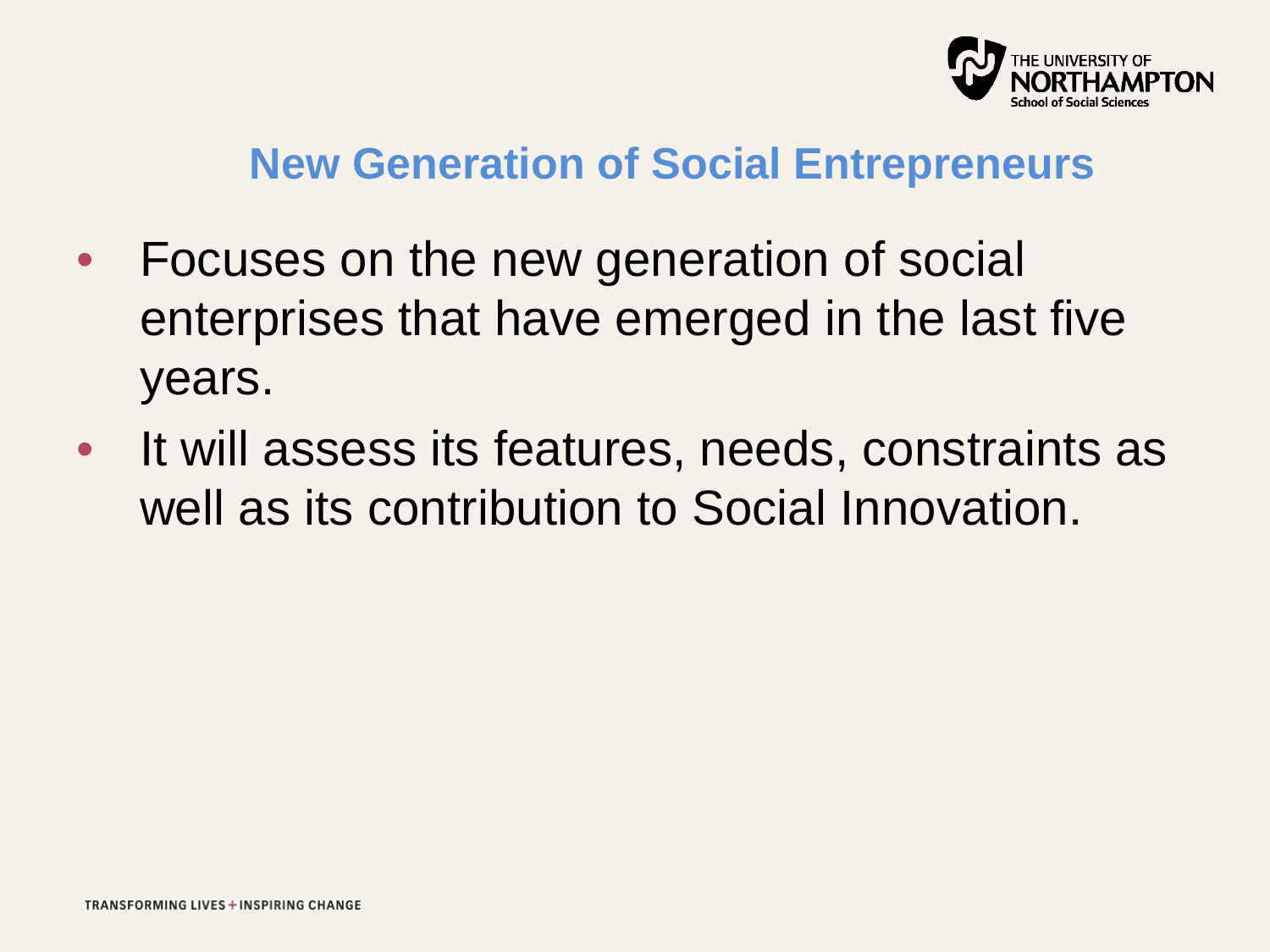

### **Provide Advice to Stakeholders**

Specifically targeted at**:** 

- **Policy makers** at the European, national and local level;
- **Organizations** that support social entrepreneurship, and
- **Foundations and Financial Institutions**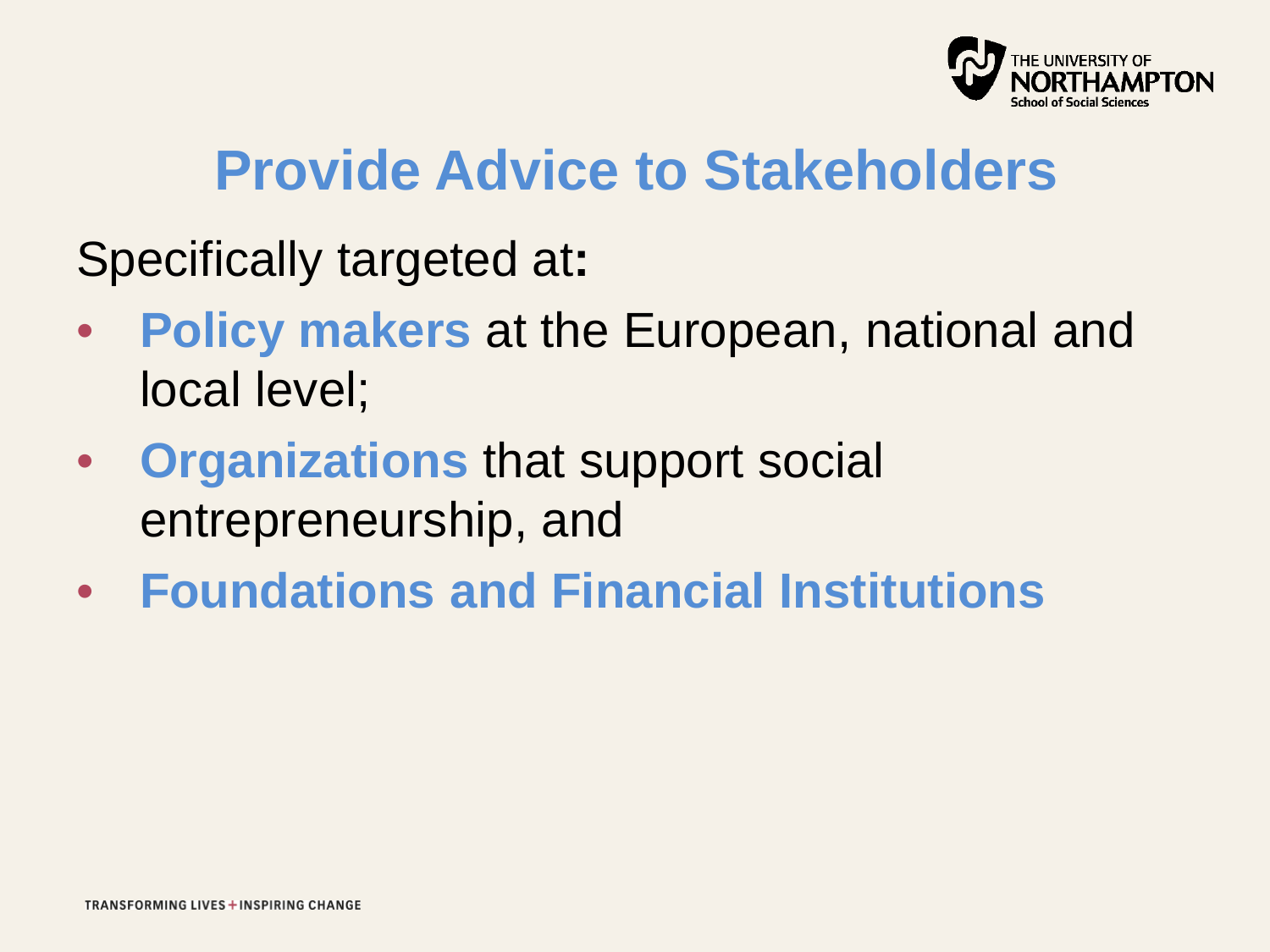

### **Concluding Thoughts**

- Focus on societal challenges and need for more multidisciplinary projects
- Focus on innovation as a major focus in H2020
- More bottom-up Approaches required
- Importance of Networks to develop understanding
- Can improve Service delivery and Good practice
- Contributes to Teaching and Curriculum design